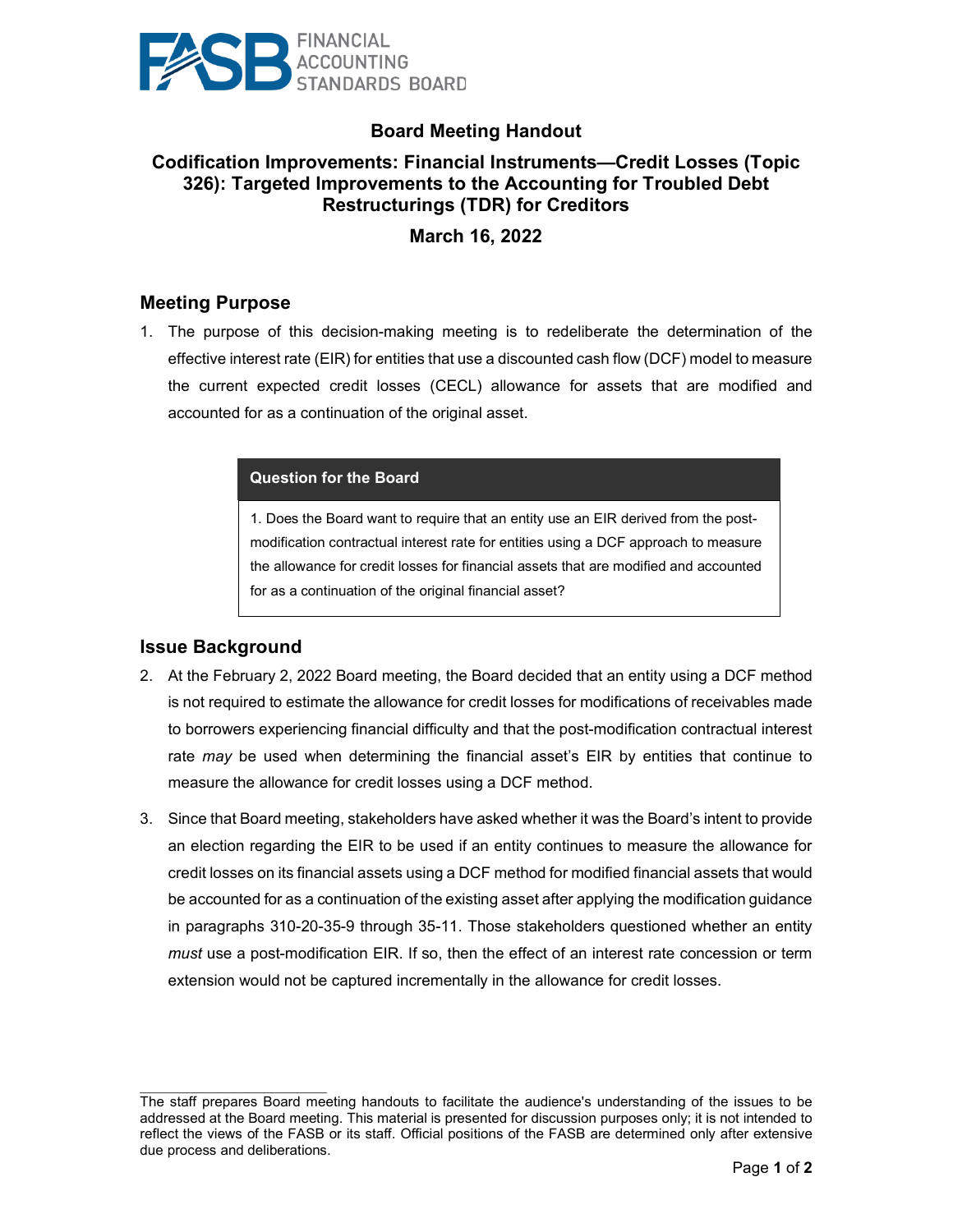## **Staff Observation and Recommendation**

4. The staff recommends requiring that an entity use a post-modification derived EIR in determining the allowance for credit losses under a DCF method if the modification is accounted for as a continuation of the existing asset. The staff recommends this alternative because the staff believes that it is most closely aligned with the Board's intent to eliminate troubled debt restructuring (TDR) recognition and measurement and it aligns with the current accounting practice for non-TDR asset modifications that are accounted for as a continuation of the existing asset.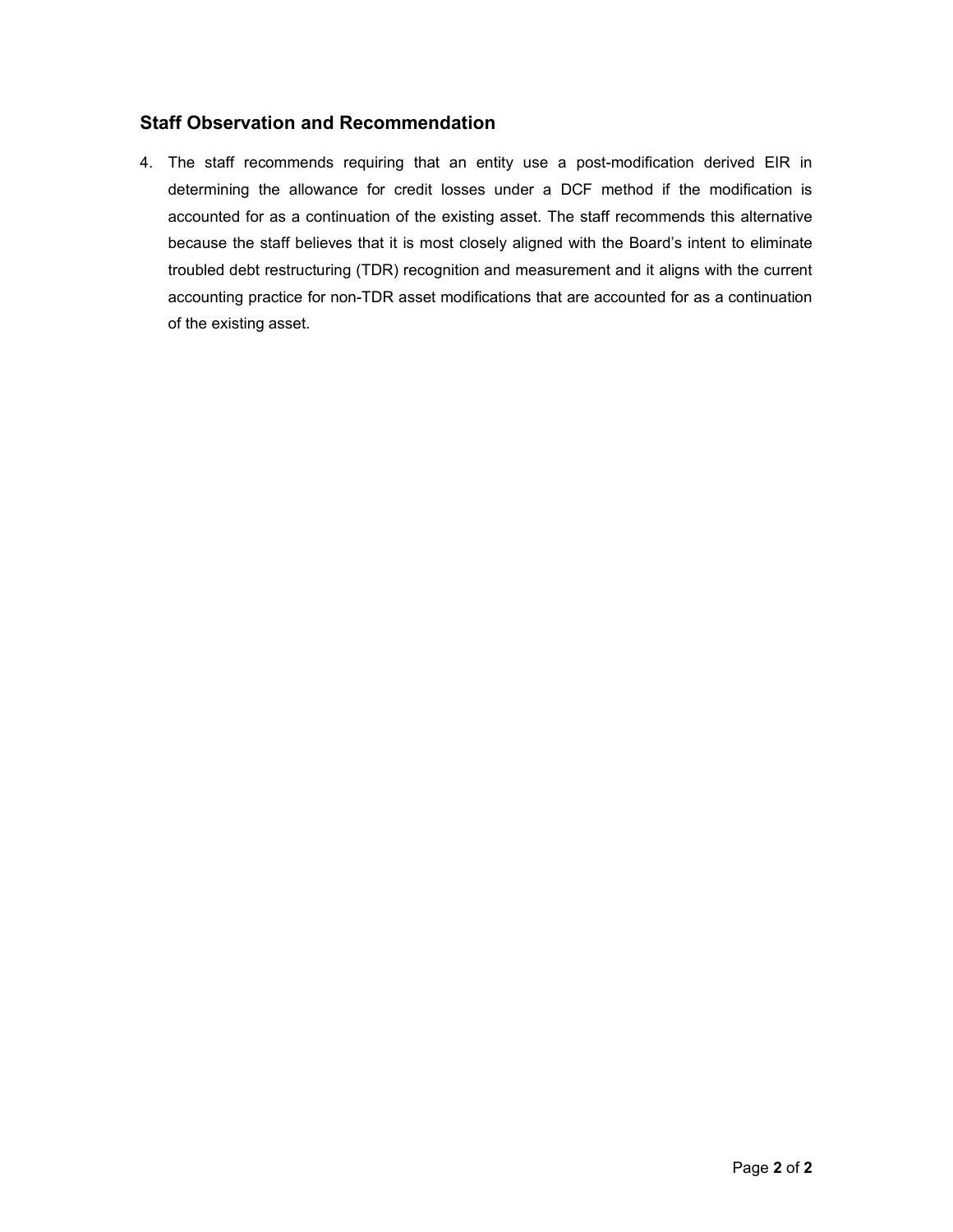

# **Board Meeting Handout Reference Rate Reform March 16, 2022**

## **Meeting Purpose**

1. The purpose of this Board meeting is to discuss a potential change to the scope of the Reference Rate Reform—Deferral of the Sunset Date of Topic 848 project to include an additional issue pertaining to the definition of the Master Glossary term *Secured Overnight Financing Rate (SOFR) Overnight Index Swap Rate* (SOFR Swap Rate).

| <b>Questions for the Board</b>                                             |
|----------------------------------------------------------------------------|
| 1. Does the Board want to modify the scope of the Reference Rate           |
| Reform---Deferral of the Sunset Date of Topic 848 project on the technical |
| agenda to include amendments to the definition of the SOFR Swap Rate?      |

2. Does the Board want to amend the definition of the SOFR Swap Rate so that any swap rate based on SOFR meets the definition and, therefore, qualifies as a benchmark interest rate for purposes of applying fair value hedge accounting?

**Transition, Effective Date, and Comment Period Length** 3. Does the Board want to change any decisions on transition, effective date, or the length of the comment period as a consequence of amending the definition of the SOFR Swap Rate?

#### **Issue**

- 2. The SOFR Swap Rate was introduced as a Master Glossary term in Accounting Standards Update No. 2018-16, *Derivatives and Hedging (Topic 815): Inclusion of the Secured Overnight Financing Rate (SOFR) Overnight Index Swap (OIS) Rate as a Benchmark Interest Rate for Hedge Accounting Purposes.* The current definition is limited to the OIS rate based on SOFR.
- 3. In the deliberations that led to the issuance of Update 2018-16, the Board solicited feedback on whether to permit a more generic definition of the swap rate based on SOFR that would be comparable with the definition of the LIBOR swap rate and would permit any swap rate